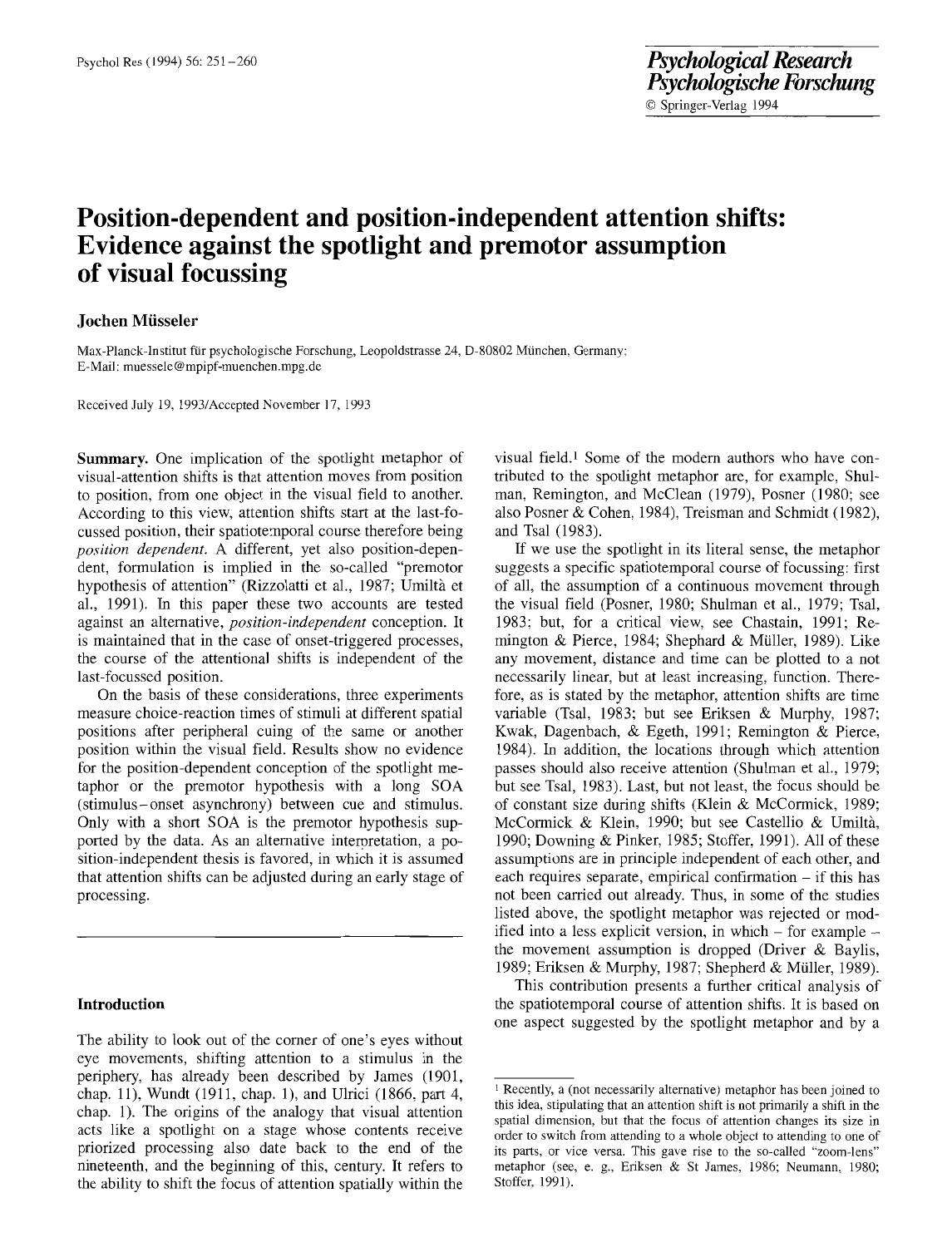different approach, the so-called "premotor hypothesis of attention" (Rizzolatti et al., 1987; Umiltà, et al., 1991).

## *Position-dependent and position-independent attention shifts*

A further assumption suggested by the spotlight metaphor is that the spotlight moves from object to object, from position to position, within the visual field. Because of this, the position previously focussed is the starting point for the following attention shift, and in this sense, the shift is *position dependent:* its course depends on the position previously focussed.

In recent years, a very different approach that is nonetheless position dependent has been presented, termed the "premotor hypothesis of attention" (Rizzolatti et al., 1987; Umiltà et al., 1991). It postulates that attention is directed when the specific oculomotor program has been prepared in other words, when the parameters for direction and amplitude of saccades have been specified (Rizzolatti et al., 1987, p. 39). The saccade itself need not be carried out, because peripheral inhibition mechanisms can prevent it. Although, in the present context this approach does not imply an attention shift from one position to another  $-$  as the spotlight metaphor does – there is a dependence on the position previously focussed, as it should be easier to make a mere amplitude adjustment or a change of direction (in relation to the last focussed position) than to respecify both parameters. Moreover, an amplitude adjustment should be simpler than a change in direction, since the former only requires an adjustment in activation instead of a new ocular program for a different set of muscles (for an overview, see Becker, 1989). Consequently, a stimulus located in the same direction as the position previously focussed is processed faster, thus receiving an advantage in reaction time compared to a stimulus that takes another direction. Hence, this approach is position dependent too, because amplitude and direction of the position previously focussed influence the attention shift.

Earlier research has already cast doubt on the positiondependent idea (Müsseler, 1987; see also Müsseler & Neumann, 1992). The theoretical considerations and empirical findings in those studies were based on a close link between attention shifts and eye movements  $-$  as in the premotor hypothesis (for recent overviews see, e. g., Rayner, 1984; van der Heijden, 1992, chap. 4.7-4.8). However, as several authors have suggested (e. g., Posner, 1980; Posner & Cohen, 1984; Wolff, 1987), one possible function of attention shifts is to determine the target position of the subsequent saccade. Thus, an attention shift precedes each goal-directed saccade and its programming (e. g., Klein, 1980; Remington, 1980; Shepherd, Findlay, & Hockey, 1986; van der Heijden, 1992, chap. 4.8) and not vice versa, as the premotor hypothesis suggests.

It can be assumed that under everyday conditions foveation and attentional focussing normally coincide, i. e., attention is directed to the foveated region, then shifted to a peripheral region, and is finally retracted to the fovea (after the execution of the saccade). On this assumption, there is a continuous interplay between foveation and attention. It is concluded that the visual system determines the momentarily focussed position in relation to the fovea, because this could be used to program the subsequent saccade. This leads to the assumption that attention shifts are viewed as being completely independent of the position previously focussed (Müsseler, 1987; Müsseler & Neumann, 1992).

This *position independence* can in principle be realized by at least three different processes. First, it can be assumed that the sudden onset of a stimulus resets the system and always triggers an attention shift from the fovea to the new stimulus. Second, it can be assumed that attention is immediately directed to the new location without any starting point or detours. The third possibility seems to be less position independent than time independent (cf. Kwak et al., 1991; Remington & Pierce, 1984): Although the attentional course starts at the last focussed position, the processing time does not depend on the distance of the attention shift. But since the processing (time) of the new stimulus is independent of the last focussed position, all three possibilities are in the following subsumed under the label *position independent.* 

Rizzolatti et al. (1987) and Umiltà et al. (1991) have provided support for the premotor hypothesis with data from studies in which a central cue precedes the imperative stimulus. Findings are less clear when a peripheral cue is used. Umiltà et al. (1991; see also Reuter-Lorenz & Fendrich, 1992) found no advantage for an amplitude adjustment compared with a change in direction in simple reaction times. Using peripheral cues, Crawford and Müller (1992, Exp. 1) also found no support for the premotor hypothesis in saccade latencies (but see Crawford & Müller, 1992, Exp. 2). In this context, the registration of simple reactions could be critical, as no further discriminative processing is required at the stimulus itself, and its onset can specify the motor reaction directly (direct parameter specification: Neumann, 1990). For example, Bédard et al. (1993) found considerably greater effects of the cued position in choice reaction times than in simple reaction times with auditory stimuli.

To clarify these issues, the following three experiments use peripheral cuing and a choice reaction task. The aim is to compare the position-dependent assumptions of the spotlight metaphor and the premotor hypothesis with the assumption of a position-independent attention shift. Attention is first attracted to different peripheral positions by means of a cue (a Go or a No-go signal). Subsequently, reactions to a test stimulus at the same or another position are gathered.

## **Experiment 1**

The following sequence of stimuli was used (see Figure 1). Stimuli were displayed at two eccentric positions to the left and right of a fixation point. After a cue (two horizontally arranged bars as Go, two broken bars as No-go), which indicated the position of the subsequent imperative test stimulus (TS), an M or its inversion W was presented either at the same or at one of the other positions. After a Go signal, the M or the W required the response of pressing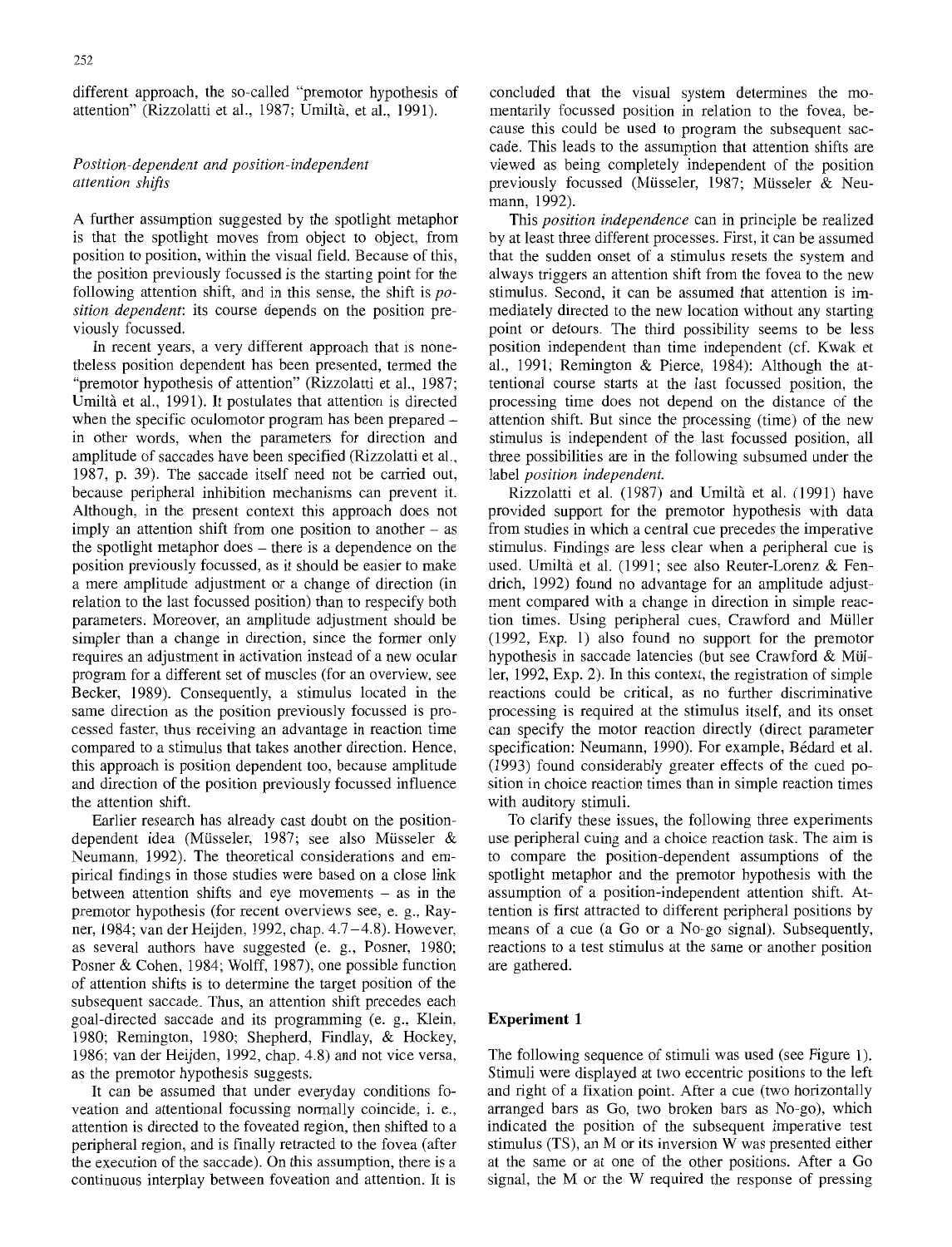

Fig. 1. The stimulus display in Experiments 1 and 2. After a cue (here a Go signal, i. e., two horizontally arranged bars), that is displayed randomly at one of four positions (here outer left), an imperative stimulus is displayed at either the same or another position (here an M, outer right), x marks the fixation point; asterisks mark further display positions and are not part of the stimulus display



Fig. 2. The different predictions for the attention shift to the TS according to the spotlight metaphor, the premotor hypothesis, and the position-independent hypothesis. The bars arranged horizontally represent the display positions of the cue (the Go signal, position c); the  $M$ 's that of the TS (positions  $1-6$ ). For comparison of TS reactions with equal eccentricity, predictions for eccentric, outer reactions (RTo) are entered on the left; inner positions (RTi), on the right

one of two keys (for details, see below). If the spatial position of the Go signal attracted the focus of attention, the approaches discussed in the previous section lead to different predictions regarding the course of focussing to the TS, and hence to different reaction times (RT).

To avoid comparing RTs of different stimulus eccentricities, predictions take account of whether the TS was displayed at the eccentric outer or inner positions. In what follows, the predicted RTs for the outer TS positions are specified (RTo; cf. left-hand column in Figure 2); the corresponding predictions for the inner TS positions (RTi, right-hand column) were analogous and are neglected. Additionally, predictions are given only if the Go signal is presented at the outer or inner left side; predictions for the two other, right positions are simply inverted.

When TS appears at the cued position of the Go signal, all three approaches predict the shortest reaction times (RToc). When TS is presented at one of the other positions, the spotlight metaphor in its most obvious version<sup>2</sup> predicts that RT will increase as a function of the distance between the previously focussed Go signal and the TS positions 1 to 3. As Figure 2 shows, this predicts the following sequence of reaction times: RToc <RTol <RTo2 <RTo3.

In the premotor hypothesis, a respecification of the ocular parameters  $-$  i. e., of saccadic amplitude (a) and direction  $(\delta)$  – has to be considered. The arrows in Figure 2 indicate that a shift of the fovea to positions of equal eccentricity is intended. Following a prior Go-signal parametrization that is linked to the attention shift, only the amplitude has to be adjusted at position  $1 \ (\neq a, = \delta; RT_0)$ ; for the reasons mentioned above, this should be executed faster than a pure change in direction to position  $3 (= a, a)$  $\neq \delta$ ; RTo3). In turn, this should happen faster than when both amplitude and direction differ in relation to the Go position, as at position 2 ( $\neq$  a,  $\neq$   $\delta$ ; RTo2).<sup>3</sup> This results in the following anticipated reaction-time differences: RToc  $\langle$  RTo1  $\langle$  RTo3  $\langle$  RTo2 or in the identical chain, taking into account the prior sequential position: RToc  $\langle$  RTo1  $\langle$   $\langle$  RTo2  $\rangle$  RTo3. In the last sequence, the double arrow stands for *much smaller,* so that here  $RTo1 < RTo3$  as well.

Finally, according to the position-independent hypothesis, the anticipated RTs are completely independent of the last focussed position. This leads to the predicted sequence:  $RToc < RTol = RTo2 = RTo3$ .

#### *Method*

*Apparatus and stimuli.* The experiment was carried out on a laboratory computer (Rhothron rho-prof 200) with a monochrome monitor. Stimuli were displayed black on white at the centre of the screen. The Go signal consisted of two horizontally arranged bars, the No-go signal of identical, but broken, bars ( $0.5^{\circ} \times 1.5^{\circ}$ ). The TS was an M or its inversion W ( $0.2^{\circ} \times 0.3^{\circ}$ ). Both Go and No-go signals and TS were displayed at all four positions (see Figure 1). The stimulus positions were each  $3^\circ$  apart, providing a maximum eccentricity of  $4.5^\circ$ . The

<sup>2</sup> This spotlight version assumes a continuous movement and thus a time-variable shift (as illustrated in the Introduction). The aim of this restriction is to contrast the predictions. A time-invariant version may be included implicitly in the position-independent assumption, but this is not attached to the spotlight idea here (see above).

 $3$  Umiltà et al. (1991, p. 250) do not necessarily predict an amplitude effect because this feature could be computed in parallel during the execution of the saccade. If this is true, the premotor hypothesis would have to be specified to the formulation that attention is directed only if the direction parameter is present, independently of amplitude parametrization. Then one prediction would be that there are no differences between the cued positions and the ipsilateral, uncued positions  $(RToc = RTol$  respectively RTic = RTi4). Another, more probable prediction would hold that the contralateral positions yield identical RTs (RTo2 = RTo3 respectively RTi5 = RTi6). The results will have to clarify this point.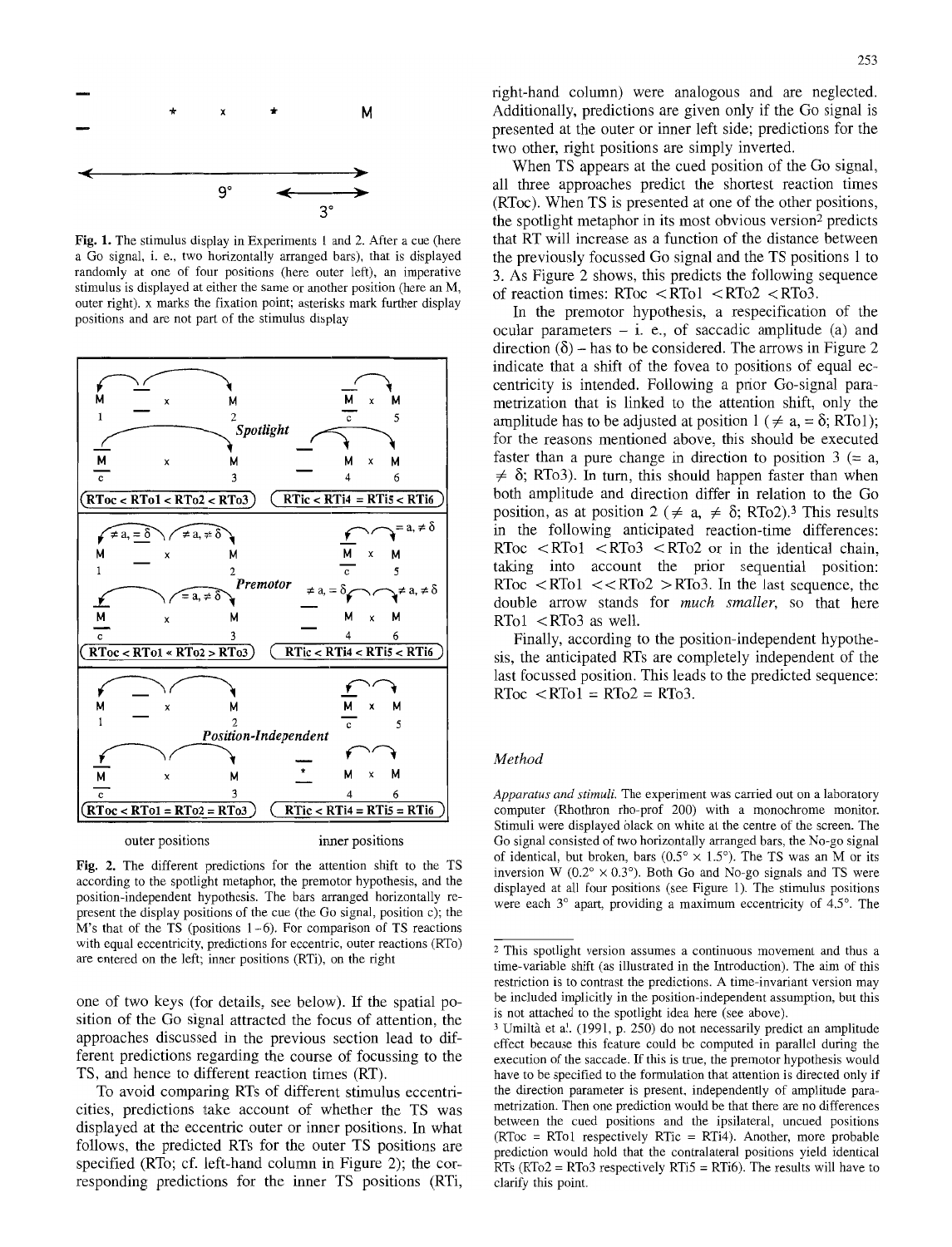subject's head was placed on a chin and forehead rest set up 550 mm from the monitor.

*Design.* TS positions differed according to whether TS was dispIayed at the two outer or the two inner positions. In addition, it was taken into account whether TS appeared in the left or in the right visual field. Finally, which of the four positions the Go signal cued was also controlled. As all subjects were confronted with all conditions, the experiment had a complete  $2 \times 2 \times 4$  repeated-measures design.

*Procedure.* Each trial began with a centred fixation cross that remained visible until the response was given. After 1 s, the Go or No-go signal was presented randomly at one of the four positions for 28 ms (i. e. for two vertical synchronizations of the cathode ray, VSYNC), accompanied by a short acoustic signal. After 70 ms (five VSYNC's), the TS appeared for 28 ms, providing a 98-ms SOA (stimulus-onset asynchrony). This short SOA ensured that findings would not be influenced by eye movements.

Each subject performed a total of 1,125 trials, including 14.6% Nogo trials, in which subjects were instructed not to respond. In 62.5% of the remaining 960 trials, the Go signal provided a valid cue to the subsequent position of the TS; the TS was randomly displayed at another position in 37.5% of the trials. Subjects were informed about these probabilities at the beginning of the experiment.

The instruction stressed that subjects should concentrate on the fixation point. After presentation of the Go signal, their task was to press a key with the index finger of the right hand for an M and another key with the middle finger for a W as quickly and accurately as possible. To familiarize subjects with the task, they were given a training block of 150 trials. The entire experiment lasted about 2 hours, including two 10-min breaks.

*Subjects.* Subjects were 13 female and 4 male college students with an average age of 27.7 years. They had normal or corrected vision and were paid for their participation.

## $Results$

RTs and errors were entered as dependent variables into a three-factor ANOVA<sup>4</sup>. The factor Visual Field and its interactions were not significant in the reaction-time and error analyses. Therefore, this factor was averaged across conditions in the following descriptions.

In the remaining design, the Position of the TS (outer vs inner) was significant,  $F(1, 16) = 79.06$ ,  $p < .001$ . When TS was displayed at the more eccentric positions, RTs were longer, as was anticipated. This was also accompanied by an increasing number of errors,  $F(1, 16) = 38.20$ ,  $p < .001$ . In addition, RTs were influenced by the Position of the Go signal,  $F(3, 48) = 29.21$ ,  $p < .001$ , and the interaction between the two factors,  $F(3, 48) = 4.69$ ,  $p = .006$ . The Scheffé test exhibited the critical differences of 18.1 ms  $(p \lt 0.05)$  and 22.2 ms  $(p \lt 0.01)$ , which were used for further detailed analysis.

Table 1 shows that RTs were shortest when the Go signal provided a valid cue to the position of the TS (RToc or RTic: for notation cf. Figure 2). The second-fastest, though significantly differing, RTs were found for stimulus posi-

Table 1. Summarized predictions and results on mean reaction times (RT), standard errors (SE), error probabilities, and false-alarm probabilities of the No-go trials (Experiment 1,  $N = 17$ )

| RT to outer TS<br>Predictions<br>Spotlight<br>Premotor<br>Position-independent RToc   | RToc<br>RToc                 | $\,<\,$<br><<br>$\,<\,$     | RT <sub>01</sub><br>RTo1<br>RTo1                          | $\,<$<br><<<br>$=$    | RT <sub>o</sub> 2<br>RT <sub>o</sub> 2<br>RTo2 | $\,<\,$<br>$\geq$<br>$=$  | RT <sub>0</sub> 3<br>RT <sub>0</sub> 3<br>RT <sub>0</sub> 3 |
|---------------------------------------------------------------------------------------|------------------------------|-----------------------------|-----------------------------------------------------------|-----------------------|------------------------------------------------|---------------------------|-------------------------------------------------------------|
| Results<br>Mean RT (ms)<br>Mean $SE1$<br>Errors $(p)$<br>False Alarms $(p)$           | 611.1<br>9.5<br>.124<br>.121 | $\,<\,$                     | 636.1<br>20.7<br>.129<br>.219                             |                       | << 676.1<br>22.7<br>.112<br>.166               | $\mathbf{v}$              | 656.5<br>21.4<br>.106<br>.118                               |
| RT to inner TS<br>Predictions<br>Spotlight<br>Premotor<br>Position-independent RTic   | RTic<br>RTic                 | $\,<\,$<br>$\lt$<br>$\,<\,$ | RT <sub>i4</sub><br>RT <sub>i</sub> 4<br>RT <sub>i4</sub> | $=$<br>$\,<\,$<br>$=$ | RTi5<br>RT <sub>i5</sub><br>RT <sub>i5</sub>   | $\,<\,$<br>$\,<\,$<br>$=$ | RT <sub>i6</sub><br>RT <sub>i6</sub><br>RT <sub>i6</sub>    |
| Results<br>Mean RT (ms)<br>Mean SE <sup>1</sup><br>Errors $(p)$<br>False Alarms $(p)$ | 535.9<br>6.8<br>.023<br>.075 | $\,<\,$                     | 554.3<br>15.9<br>.021<br>.038                             | ≤                     | 566.0<br>16.4<br>.022<br>.023                  | $=$                       | 569.8<br>16.4<br>.032<br>.040                               |

*Note.* For RT notation, see Figure 2

<sup>1</sup> Mean standard error within subjects. SE was lower in cued positions because more observations per subject were entered in the cells of this design.

tions ipsilateral to the Go signal: when an inner position was cued, the outer position of the same half of the visual field was favored (RTo1,  $p < .01$ ) and vice versa (RTi4,  $p \leq 0.05$ ). According to the premotor hypothesis, only an amplitude adjustment in relation to the Go-signal position was necessary in this situation. When only a change of direction had to be performed, RTs for the outer TS positions increased significantly once more,  $(RTo3, p < .01)$ ; for the inner TS positions (RTi5), this was only a trend  $(p \lt 10)$ . The slowest RTs were obtained when both a change of direction and an amplitude adjustment were necessary (RTo2 or RTi6) – an effect that nonetheless differed significantly from a pure amplitude adjustment only at the outer TS positions (RTo3 <RTo2, i. e., 656.5 < 676.1 ms,  $p$  < .05). At inner positions, a difference between the change of both ocular parameters and a pure amplitude adjustment was still a trend  $(RTi4 \le RTi6, i.e.,$ 554.3 <569.8 ms,  $p = .10$ ). However, it could no longer be confirmed that this differed from a mere change in direction  $(RTi6 = RTi5, i. e., 569.8 = 566.0$  ms).

The previous findings explicitly considered the eccentricity of the TS. However, it was still necessary to test whether the different effects found were not just caused by differences in the eccentricity of the Go signals. Although a particularly large and easily discriminable Go or No-go signal had been selected for this reason, it could be argued that its processing varied with eccentricity, thus also influencing the subsequent RT to the TS. The critical comparison was given by RTs of equal eccentricity with different Go-signal positions. The findings excluded this interpretation reliably, because the critical RT differences were either contradictory (RTo3 <RTo2, i. e.,

<sup>4</sup> In order to avoid the risk of violating statistical assumptions that is present in repeated-measures designs through the inhomogeneity of the variance-covariance matrix, the  $F$  probabilities in the present and following designs were corrected according to Huynh and Feldt (1980).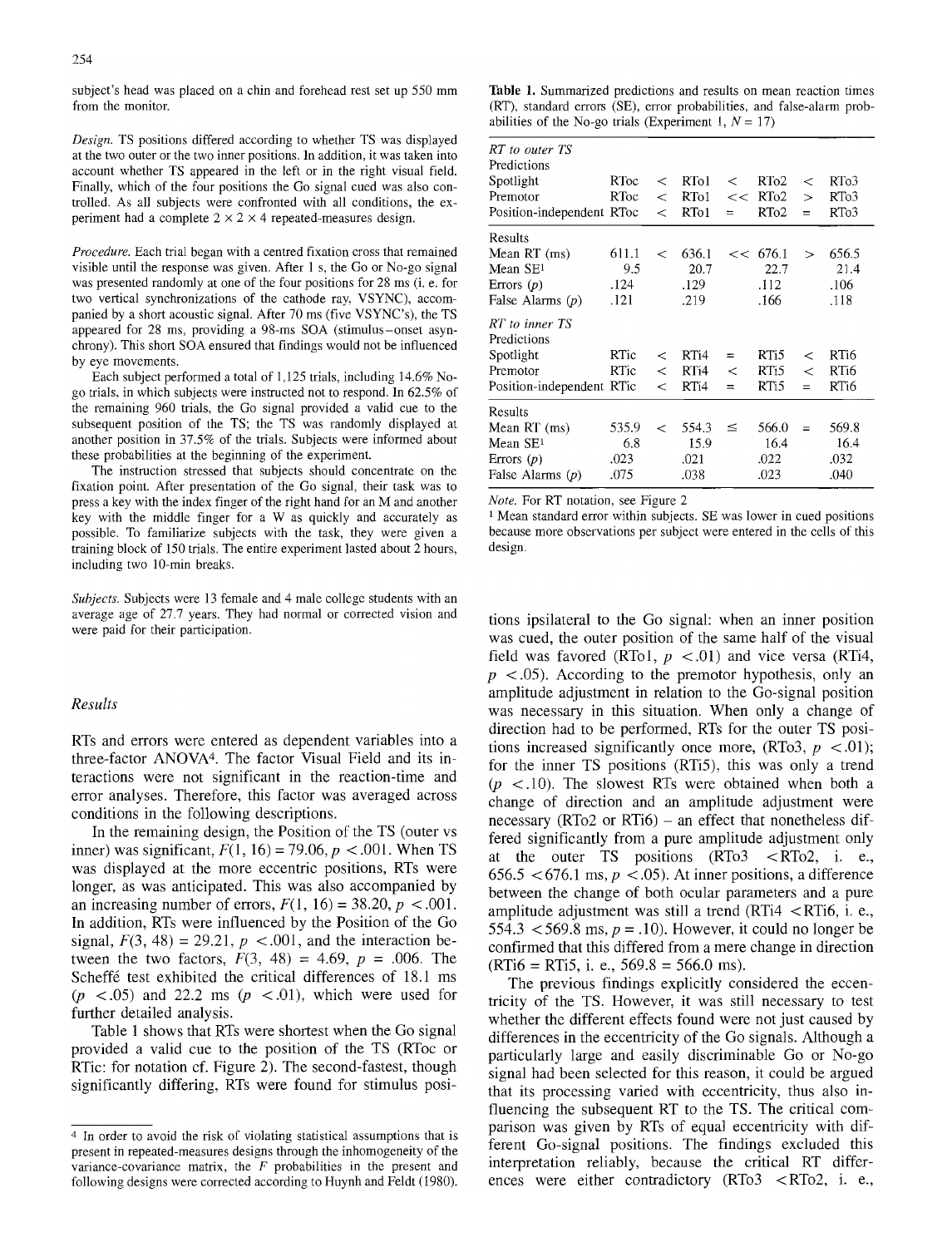656.5 <676.1 ms,  $p \leq 0.05$  or did not occur at all  $(RTi6 = RTi5, i. e., 569.8 = 566.0$  ms, n. s.).

A further analysis computed the number of responses to No-go trials. As Table 1 shows, subjects tend to withhold reaction to a No-go signal correctly on an average of nearly 90%. Although the false-alarm rate is slightly higher than the overall error rate, the pattern of results is similar to the error analysis. If TS were presented at the more eccentric positions, the false-alarm rate to the No-go signals increased from .045 to. 156. As in the error analysis this is the only significant effect,  $F(1, 16) = 27.25$ ,  $p < .001$ , and hence the false-alarm rate is also independent of the cued position.

#### *Discussion*

The findings on reactions to outer TS are incompatible with the spotlight metaphor as well as with the position-independent hypothesis. In contrast, the pattern of RTs fits the predictions of the premotor hypothesis precisely. Thus, choice RTs after peripheral cuing are influenced not only by changes of direction, but also by amplitude adjustments.

The pattern of findings for inner TS is not as clear cut. Although means also take the direction predicted by the premotor hypothesis, statistically they are only trends or are not confirmable. This may be due to the fact that stimulus eccentricities of  $1.5^\circ$  are still too foveal to generate stronger effects. On the other hand, the amplitude effect, which should produce the difference between RTi5 and RTi6, is controversial within the premotor hypothesis (cf. footnote 3). Thus, the findings of Experiment 1 should be interpreted in the framework of the premotor hypothesis rather than in terms of the other approaches, as these in no way provide a better fit to the data.

However, there is one objection that calls for a careful interpretation of the data. It results from the short SOA between Go signal and TS, and follows the argument that although an attention shift is induced by the Go signal, this is not necessarily completed within the 98-ms interval. Hence the TS could appear during the process of shifting attention to the Go signal, which would only lead to an adjustment of this shift. In other words, RTs do not necessarily measure the shift from Go signal to TS, as intended, but more a spatially modified shift to the Go signal, from which the processing of the TS benefits. A possible (spatial) adjustment of a process towards the TS, which was originally directed to the Go signal, may have caused at least some of the RT differences found in this experiment. It should be earsier, for example, to adjust the spatially near positions RTi4 than to adjust the contralateral positions RTi5 or RTi6. The general idea of this assumption resembles an attentional approach (Neumann, 1982, 1987; Neumann & Mfisseler, 1990) that was introduced in a completely different context and will be discussed in more detail below. The position-independent assumption is already integrated in this context (Müsseler, 1987; Müsseler & Neumann, 1992).

To be able to interpret differences in RTs as the result of an attention shift from Go signal to TS, it is necessary to ensure that the shift to the Go signal has been completed. This was the goal of the following experiment.

#### **Experiment 2**

To ensure that the attention shift to the Go signal was completed before the TS appeared, it was decided that subjects should initiate the TS presentation themselves. In the procedure, subjects pressed two keys with the left hand and the Go signal appeared with no time restrictions. During this period, subjects controlled their position of the fixation and of the attentional focus. The TS, to which they should respond just as in Experiment 1, appeared when they released the keys. Under these conditions a new attentional shift to the TS can be initiated that is temporarily independent of the previous shift to the Go signal. In contrast to the position-dependent hypotheses and to the results of Experiment 1, it was now predicted that the RTs are independent of the last focussed position.

#### *Method*

*Stimuli.* Stimuli were essentially the same as in Experiment 1. With an observation distance of 300 mm, the stimulus positions were again  $3^\circ$ apart, resulting in a maximum eccentricity of 4.5°. The Go signal measured  $0.6^{\circ} \times 1.7^{\circ}$ , the TS  $0.3^{\circ} \times 0.4^{\circ}$ . With the modified experimental conditions, it was no longer necessary to display a No-go signal.

*Control of eye movements.* A monocular presentation was used to the right eye. To provide subjects with an additional aid in controlling their eye movements, the blind-spot projection technique was used (see Mateeff et al., 1991). A black disc was projected about  $15^{\circ}$  to the right of the fixation point. Its position and size were adjusted individually for each subject in a prephase of the experiment. The disc was enlarged or diminished and moved around until the subjects were able to report 1° horizontal fixation shifts by detecting either a right margin (when fixation shifted to the left) or a left margin (by a shift to the right) of the black disc. If, during the experimental trials, the subject still perceived the disc projected onto the blind spot, or even only felt irritated by it, that trial could be rated as invalid and was then dropped from analysis.

*Design.* The design was the same as in Experiment I.

*Procedure.* Fixation cross and blind spot were displayed on the monitor throughout the experiment. By pressing two keys simultaneously with the left hand, the subject initiated the Go signal, which remained visible until both keys were released. Subjects were instructed explicitly to release the keys only when they were fixating the fixation cross and were unable to perceive the disc on the blind spot.

After the release of the keys and another period of 98 ms, the TS was again presented randomly at one of the four positions for 28 ms. As before, subjects had to respond as quickly and accurately as possible by pressing one of two keys with the right hand. Compared to Experiment 1, the total number of trials was reduced by the number of No-go trials. Otherwise, presentation probabilities of cued and uncued positions were the same.

Since the blind-spot projection technique tires subjects, the experiment was distributed over three sessions on three successive days. There were additional breaks, so that the entire experiment lasted approximately  $2\frac{1}{2}$  hours.

*Subjects.* Subjects were 8 female and 4 male employees of the Institute for Psychology, University of Munich, and the Max Planck Institute for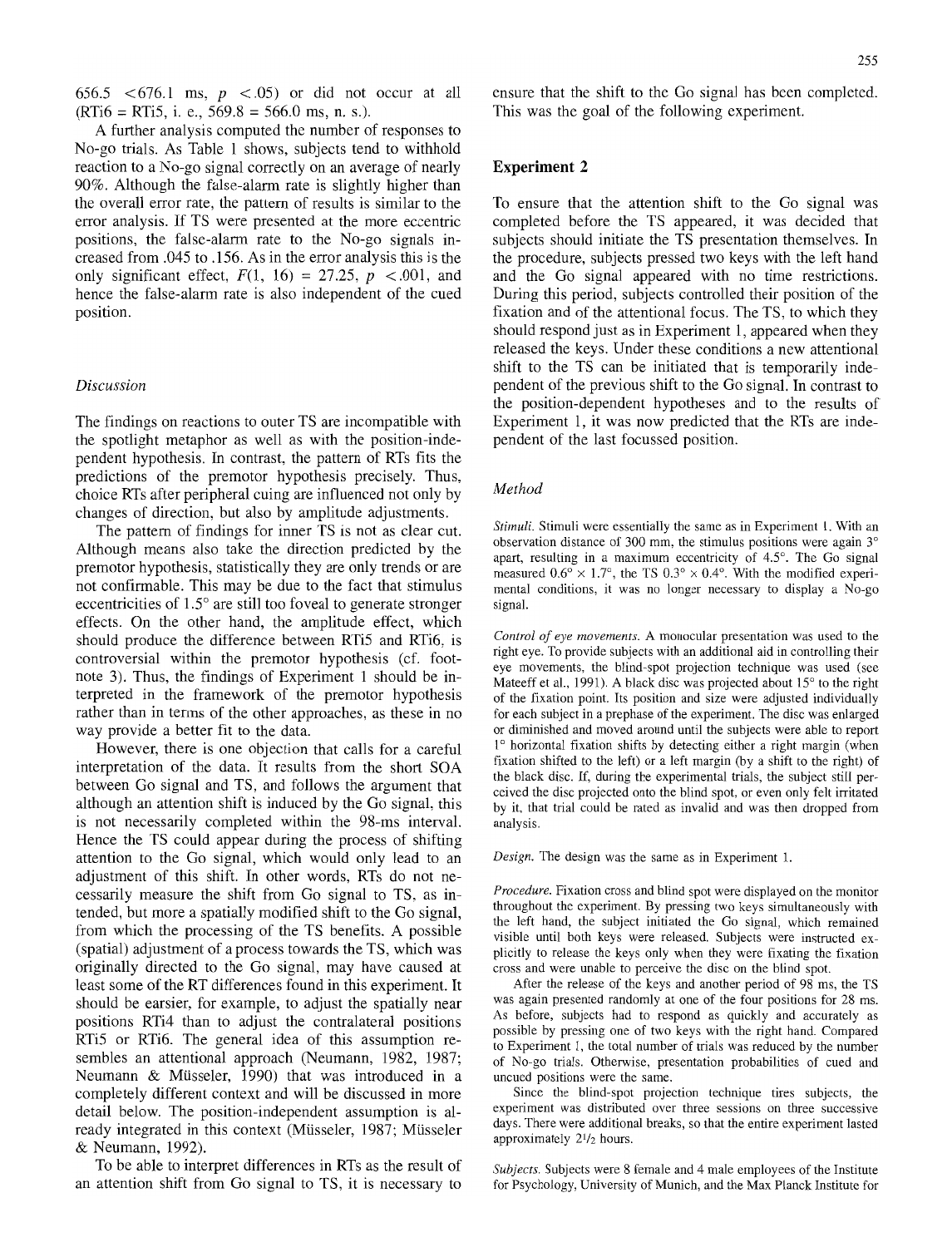Table 2. Summarized predictions and results on mean reaction times (RT), standard errors (SE), and error probabilities (Experiment 2,  $N = 12$ 

| RT to outer TS<br>Predictions<br>Spotlight<br>Premotor<br>Position-independent RToc | RToc<br>RToc          | $\,<\,$<br>$\lt$<br>$\lt$     | RT <sub>o</sub> 1<br>RT <sub>o</sub> 1<br>RT <sub>o1</sub> | $\,<\,$<br><<<br>$=$  | RT <sub>0</sub> 2<br>$R$ To <sub>2</sub><br>RT <sub>o</sub> 2 | ≺<br>$\gt$<br>$=$   | RTo3<br>RT <sub>0</sub> 3<br>RT <sub>0</sub> 3 |
|-------------------------------------------------------------------------------------|-----------------------|-------------------------------|------------------------------------------------------------|-----------------------|---------------------------------------------------------------|---------------------|------------------------------------------------|
| Results<br>Mean RT (ms)<br>Mean SE <sup>1</sup><br>Errors $(p)$                     | 643.9<br>11.1<br>.121 | $\,<\,$                       | 685.7<br>24.9<br>.097                                      | $=$                   | 677.0<br>21.0<br>.119                                         | $=$                 | 679.3<br>23.9<br>.096                          |
| RT to inner TS<br>Predictions<br>Spotlight<br>Premotor<br>Position-independent RTic | RTic<br>RTic          | $\,<\,$<br>$\,<\,$<br>$\,<\,$ | RT <sub>i</sub> 4<br>RT <sub>i</sub> 4<br>RTi4             | $=$<br>$\,<\,$<br>$=$ | RT <sub>15</sub><br>RT <sub>i5</sub><br>RT <sub>i5</sub>      | <<br>$\,<\,$<br>$=$ | RT <sub>i6</sub><br>RTi6<br>RTi6               |
| Results<br>Mean $RT$ (ms)<br>Mean SE <sup>1</sup><br>Errors $(p)$                   | 569.1<br>9.9<br>.011  | $\,<\,$                       | 595.5<br>19.7<br>.017                                      | $=$                   | 613.2<br>23.2<br>.015                                         | $=$                 | 606.0<br>20.3<br>.025                          |

*Note.* For RT notation, see Figure 2

1 Mean standard error within subjects. SE was lower in cued positions because more observations per subject were entered in the cells of this design.

Psychological Research in Munich. They had an average age of 25.1 years and were paid for their participation. All subjects were unaware of the research issues and hypotheses.

#### $Results$

Once more, the factor Visual Field and its interactions were not significant, in either the reaction-time or the error analyses, so that this factor was again averaged across conditions. An analysis of covariance was also computed in which the time spent with the Go-signal keys was entered as a covariate alongside both dependent variables, i. e. RTs and errors. Subjects kept the keys pressed for a mean period of 499.2 ms. This time had no detectable influence on the dependent variables.

The Position of the TS (outer vs inner) was again significant: reactions to outer TS positions were slower than reactions to inner TS positions,  $F(1, 11) = 43.45$ ,  $p < .001$ . This effect was accompanied by a corresponding increase in errors - again the only significant error effect,  $F(1, 11) = 26.64, p < .001$ . As in Experiment 1, there was a reaction-time effect of the Position of the Go signal,  $F(3, 33) = 11.89, p < .001$ , although no interaction between the two factors was detectable,  $F(3, 33) = 1.34$ , n. s.. The critical differences for pairwise comparisons were 27.7 ms  $(p < .05)$  and 34.4 ms  $(p < .01)$ .

Table 2 shows that RTs were about 36.3 ms faster when the Go signal provided a valid cue on the position of the TS (RToc and RTic). In contrast, RTs did not differ when the stimulus was displayed at one of the other positions. This applied to reactions to both outer and inner TS positions. Although in the latter, the maximum mean difference was

17.7 ms (between RTi5 and RTi4), this value was far from significance.

## *Discussion*

Owing to the short SOA, Experiment 1 excludes the possibility that the findings are influenced by eye movements. In Experiment 2, eye movements would be critical if they were to explain the pattern of results. If subjects had not followed the instructions and had shifted their eyes towards the Go signal (and thus towards the anticipated position of the TS), it could be predicted that this would have been accompanied by an advantage for ipsilateral, and a disadvantage for contralateral, positions. However, RTs and errors do not display this. Thus, the results do not point to eye movements and confirm that subjects did follow the instructions.

When the results are compared with those of Experiment 1, findings seem to be influenced strongly by the longer, self-regulated SOA between Go signal and TS. While the results of Experiment 1 provide relatively clear support for the premotor hypothesis, the results of Experiment 2 suggest that when the process of shifting attention to the Go signal is completed, the processing of the TS is nearly independent of the position previously focussed. This pattern of findings is similar to that found by Umiltà et al. (1991) for peripheral cues and SOAs between 150 and 1,100 ms.

The discussion of Experiment 1 suggested that given a short SOA, the TS appears during the attention shift to the Go signal. At this point in time, the ongoing process can be adjusted accordingly, so that the TS can benefit from it. The modified design in Experiment 2 guarantees that the shift to the Go signal is completed, and an independence from the position previously focussed is revealed. Before discussing this further, Experiment 3 will be reported next, which replicates the results of both previous experiments.

#### **Experiment 3**

Experiment 3 was designed to make an additional evaluation of the three approaches and to make a further spatiotemporal specification of the attention shift. The premotor hypothesis does not predict any qualitative differences between small and large changes in direction, because every change in direction requires entirely different groups of ocular muscles to be activated and coordinated - at least, when the directions differ in the horizontal and vertical meridians (cf. Hughes & Zimba, 1987). The purpose of Experiment 3 was to test small and large changes in direction in relation to the cued position.

Stimuli were presented at the four comers, forming a virtual rectangle centred on the fixation point (see Figure 3). When the TS is not presented at the Go-signal position (upper left in Figure 3), each alternative TS position requires a change of direction. Nonetheless, the spatial distance between vertical positions is smaller than a change between horizontal positions. The premotor hypothesis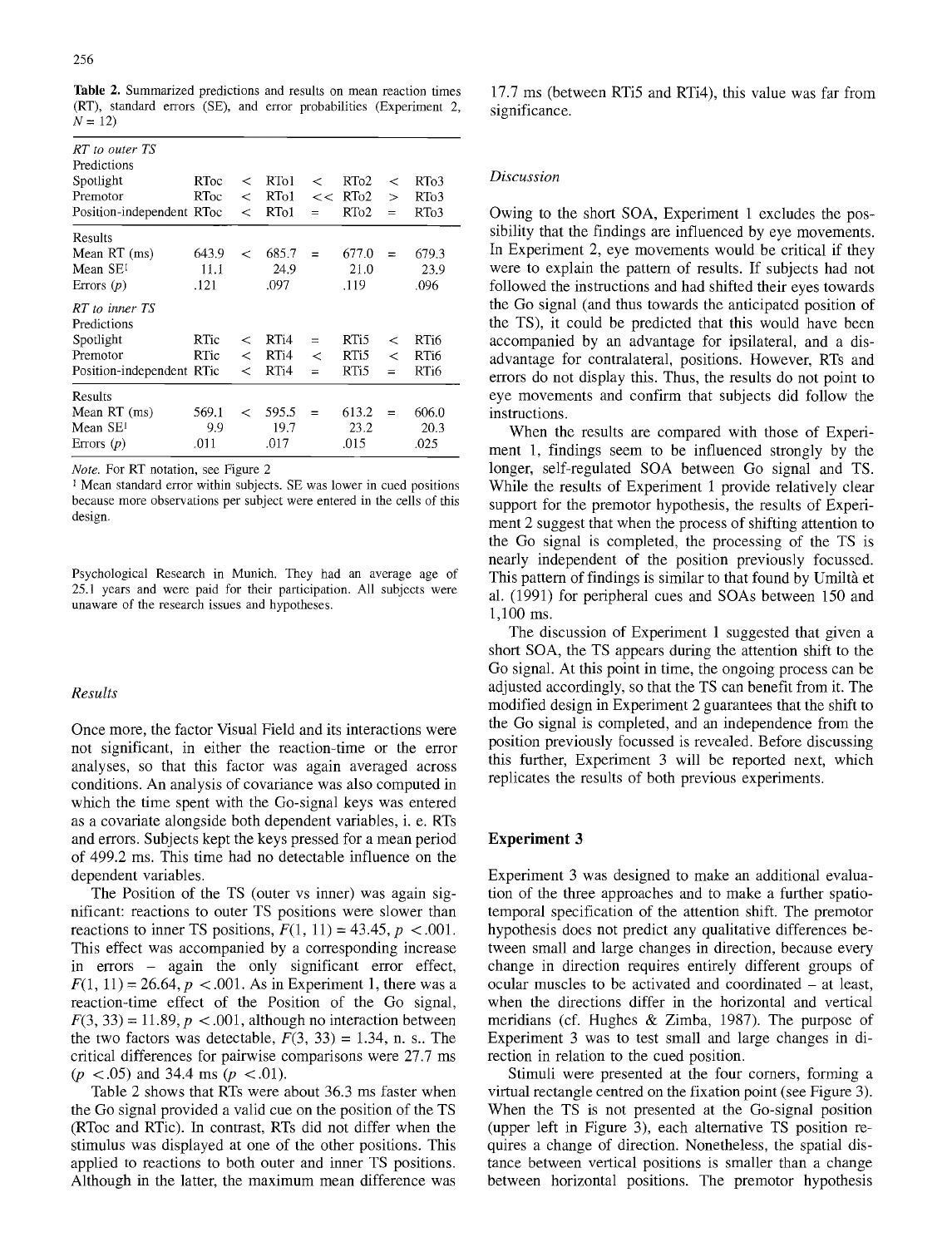

Fig. 3. The stimulus display in Experiment 3. After the cue (here upper left), the imperative gtimulus was displayed either at the same (position c) or at another position  $(1-3)$  forming a rectangle (here an M, lower right), x marks the fixation point; asterisks mark further display positions and are not part of the stimulus display

makes no discrimination here and predicts the sequence:  $RTc < RT1 = RT2 = RT3$ .

According to the spotlight metaphor, RTs should vary with distance. When the Go signal is presented in the upper-left comer, this results in the prediction: RTc  $\langle RT1 \rangle \langle RT3 \rangle$  = RT3. However, it is questionable whether the small difference in distance between positions 2 and 3 would still be reflected in a corresponding effect, so that  $RT2 = RT3$  would also be a plausible result.

The position-independent hypothesis makes the same predictions as the premotor hypothesis when the attention shift to the Go signal is completed before the TS appears. If, on the other hand, the TS is presented during the attention shift to the Go signal, it is predicted, in line with the interpretation of the previous experiments, that the TS could still take advantage of the process that actually applies to the Go signal. This should become increasingly easier, the smaller the spatial distance between Go signal and TS. In the present display, this is the case for the shift from the cued position c to position 1 which is smaller than those to positions 2 and 3. Thus, with a short SOA, the position-independent hypothesis predicts the reaction-time sequence:  $RTc < RT1 < RT2 = RT3$ .

In order to test the different effects, it is therefore necessary to vary the SOA. The 98-ms SOA from Experiment 1 and approximately the mean self-regulated 500-ms SOA from Experiment 2 were used in Experiment 3.

## *Method*

*Stimuli.* Both Go and No-go signals and TS were displayed at the four positions forming a rectangle (see Figure 3). The separation between the stimuli was  $5.5^{\circ}$  in the horizontal and  $1.9^{\circ}$  in the vertical plane. With an observation distance of 300 mm, each stimulus position was 2.9 ° distant from the fixation point. Otherwise, the stimuli corresponded to those in Experiment 2, but with the additional use of No-go signals (two broken bars, see Experiment 1).

*Control of eye movements.* The blind-spot projection technique from Experiment 2 was used. Here as well, subjects could rate a trial as invalid when they perceived the disc on the blind spot or felt irritated by it.

Table 3. Summarized predictions and results on mean reaction times (RT), standard errors (SE), error probabilities, and false-alarm probabilities of the No-go trials (Experiment 3,  $N = 17$ )

| RT with SOA 98 ms<br>Predictions<br>Spotlight<br>Premotor<br>Position-independent RTc  | RTc<br>RTc                   | $\,<\,$<br>$\,<\,$<br>$\,<\,$ | RTI<br>RT 1<br>RT1            | $\,<\,$<br>$=$<br>$\,<\,$ | RT <sub>2</sub><br>RT <sub>2</sub><br>RT <sub>2</sub> | $\leq$<br>$=$<br>$=$ | RT3<br>RT3<br>RT3              |
|----------------------------------------------------------------------------------------|------------------------------|-------------------------------|-------------------------------|---------------------------|-------------------------------------------------------|----------------------|--------------------------------|
| Results<br>Mean RT (ms)<br>Mean SE <sup>1</sup><br>errors $(p)$<br>False Alarms $(p)$  | 595.5<br>8.5<br>.031<br>.144 | $\,<\,$                       | 621.8<br>20.1<br>.036<br>.090 | $\,<\,$                   | (639.1)<br>21.9<br>.035<br>.063                       | $=$                  | 644.5)<br>22.6<br>.045<br>.054 |
| RT with SOA 504 ms<br>Predictions<br>Spotlight<br>Premotor<br>Position-independent RTc | RTc<br>RTc                   | $\,<\,$<br>$\,<\,$<br>$\,<\,$ | RT1<br>RT1<br>RT <sub>1</sub> | $\,<\,$<br>$=$<br>$=$     | RT <sub>2</sub><br>RT <sub>2</sub><br>RT <sub>2</sub> | $\leq$<br>$=$<br>$=$ | RT3<br>RT3<br>RT3              |
| Results<br>Mean RT (ms)<br>Mean SE <sup>1</sup><br>Errors $(p)$<br>False Alarms $(p)$  | 541.2<br>7.5<br>.021<br>.039 | $\,<\,$                       | 564.5<br>18.1<br>.015<br>.021 | $=$                       | 563.4<br>18.2<br>.025<br>.012                         | $=$                  | 573.7<br>16.8<br>.022<br>.015  |

*Note.* For RT notation, see Figure 3

<sup>1</sup> Mean standard error within subjects. SE was lower in cued positons because more observations per subject were entered in the cells of this design.

*Design.* The Go signal and the TS were presented at the four positions. To control whether RTs varied with the quadrant of the visual field, TS positions were coded in relation to Go-Signal positions. In addition, the SOA varied across two levels (98 and 504 ms), resulting in a  $4 \times 4 \times 2$ repeated-measures design.

*Procedure.* Subjects started a trial by pressing two keys simultaneously with the left hand. After a break of 1,000 ms, the Go or the No-go signal appeared for 28 ms at one of the four positions selected at random. After a SOA of either 98 or 504 ms, the TS was displayed for 28 ms at the same or at another position. The subject had to react with either the index or the middle finger of the right hand.

The number of trials and the accompanying probabilities were identical to those in Experiment 1. The experiment was carried out in three sessions and lasted a total of  $2\frac{1}{2}$  hours.

*Subjects.* There were 10 female and 7 male subjects, who were paid to participate in the experiment. Their average age was 23.2 years. Some of the subjects had already participated in Experiment 2.

#### $Results$

In the error analysis, only the SOA proved to be significant, i. e., a longer SOA led to fewer errors,  $F(1, 16) = 9.30$ ,  $p = 0.008$  (see Table 3). Although the false-alarm rate in the No-go trials was significantly increased when stimuli were presented with the short SOA,  $F(1, 16) = 13.88$ ,  $p = .002$ , subjects tended to withhold reactions correctly on an average of nearly 95%. Additionally, there was a tendency for the position of the No-go signal to influence the falsealarm rate,  $F(3, 48) = 2.97$ ,  $p = .078$ .

In the reaction-time analysis, the position, and thus the quadrant, of the visual field in which the Go signal was presented proved to be irrelevant. In contrast, the position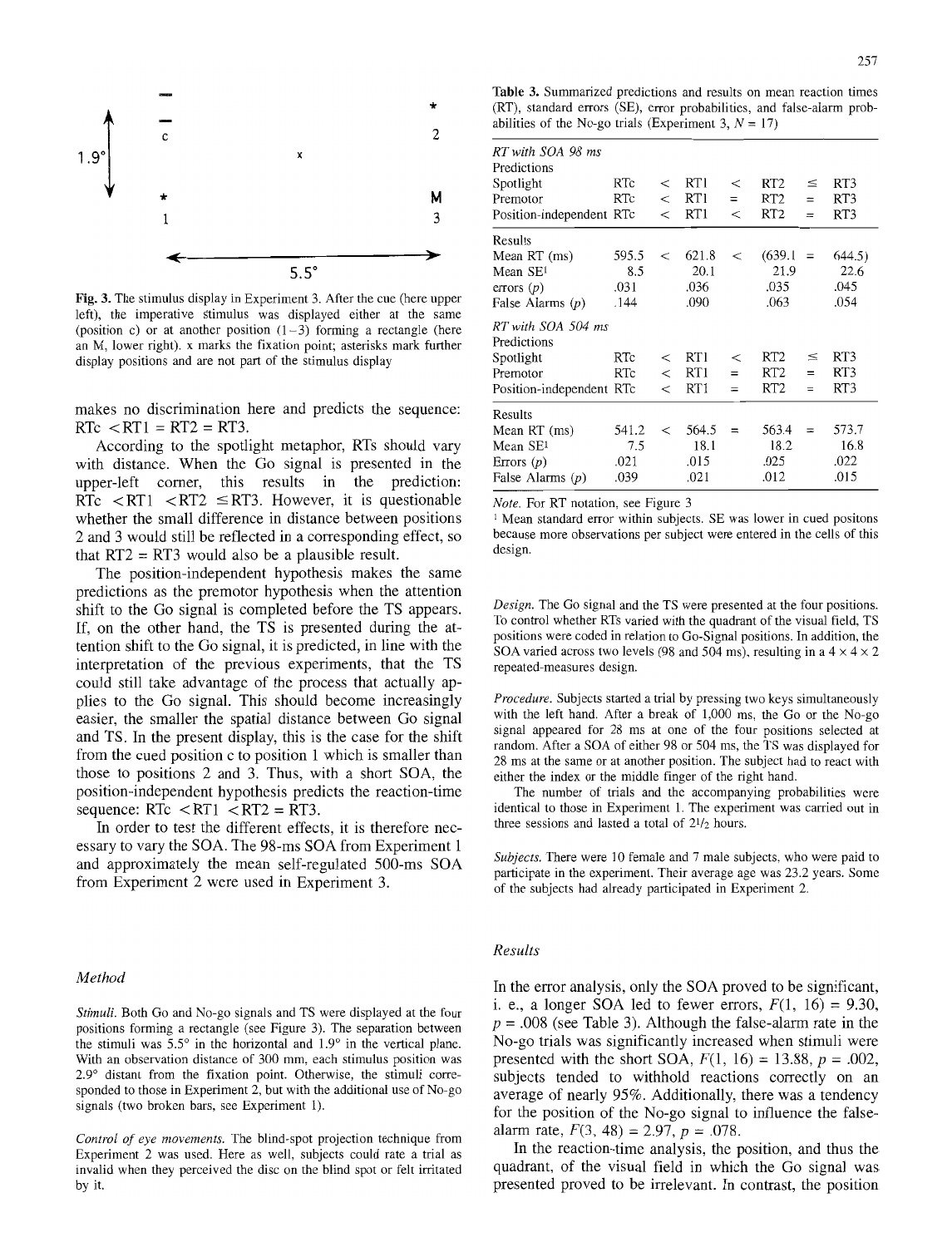of the TS in relation to the Go signal was statistically significant,  $F(3, 48) = 21.97$ ,  $p < .001$ , as the SOA,  $F(1, 16) = 86.82, p < .001$ . In longer SOAs, RTs seemed to be generally shorter, an effect that has also been reported by Crawford and Müller (1992). There was no interaction between these two factors,  $F(3, 48) = 1.84$ , n. s.. The critical differences for pairwise comparisons were 21.9 ms  $(p < .05)$  and 26.9 ms  $(p < .01)$ .

In detail, RTs for positions that had been validly cued by the Go signal were again shorter (RTc, 595.5 or 541.2 ms). With the longer 504-ms SOA, there was, as in Experiment 2, no difference in the remaining RTs. With the shorter 98-ms SOA, there was also none between RT2 (639.1 ms) and RT3 (644.5 ms), but there was a difference between RT3 and RT1 (621.8 ms,  $p < .05$ ). The difference between RT1 and RT2 was only a trend.

## *Discussion*

While with the short SOA, reaction times show a high level of agreement with the predictions of the spotlight metaphor, these predictions do not fit the longer SOA condition. But, as was mentioned above, the attentional focus is assumed to be more likely at the Go signal position with a longer, than with a shorter, SOA; this is precisely where the predicted differences should appear. Therefore, this experiment also shows that the spotlight metaphor fails to explain the data.

In contrast, the premotor and position-independent hypotheses do not anticipate any differences for the longer SOA. This is actually the case. For the short SOA, differences are predicted by the position-independent hypothesis and not by the premotor hypothesis. These differences seem to be confirmed. In line with the interpretation of the previous experiments, a nearby TS benefits from the focus shift that was originally directed to the Go signal.

#### **General discussion and conclusions**

The spotlight metaphor cannot provide a satisfactory explanation for the findings in any of the experiments reported. Accordingly, a position-dependent attention shift in a manner suggested by the spotlight metaphor is not indicated; another result that has to shed doubt on the usefulness of the metaphor (cf. Driver & Baylis, 1989; Eriksen & Murphy, 1987; Sagi & Julesz, 1985; Shepherd & Müller, 1989; Yantis, 1988).

The premotor hypothesis (Rizzolatti et al., 1987; Umiltà et al., 1991) is mainly supported by the findings of Experiment 1 that use a short SOA. According to this view, RTs seem to be influenced by whether an amplitude adjustment, a change of direction, or a change of both ocular parameters is necessary for shifting attention to the TS. On the other hand, the predictions of the premotor hypothesis are not met in the case of larger SOAs (Experiment 2) nor do they account for any quantitatively different changes in direction (Experiment 3). While it may be possible to integrate the latter finding into an extension of the approach, premotor effects should be particularly facilitated with large SOAs, because here the specification of the ocular

parameters to the Go signal should surely be completed and hence should have an effect on the subsequent attention shift to TS. Here, as has been mentioned, Umiltà et al.  $(1991,$  Experiments 3, 4, 5) and Crawford and Müller (1992, Experiment 1, but see Experiment 2) have also failed to confirm the premotor hypothesis with peripheral cuing, although Crawford and Müller's experiment used saccade latencies as their dependent variable (see also Reuter-Lorenz & Fendrich, 1992, Experiment 1).

Umiltà et al. (1991) interpret this failure of the premotor hypothesis with an inhibition mechanism (cf. "inhibition of return," Posner & Cohen, 1984). They maintain that the peripheral cue evokes a motor program that must be aborted because the instruction requires fixation. And "This would cause a transient bias against motor programs that share the direction feature with the aborted one and, possibly, a transient bias in favour of motor programs towards the opposite direction" (Umiltà et al., 1991, p. 263). This interpretation cannot explain the present data, because valid cuing produces strong effects, even with long SOAs. The cued position should suffer from this inhibition mechanism, and this is not the case here.

Attention shifts are not restricted to the physical limitations that apply to ocular movements. In addition, a dependence of attention on the specification of ocular parameters is questionable. Instead, as was mentioned above, there are hints that attention shifts precede saccades (Klein, 1980; Rayner, 1984; Shepherd, Findlay, & Hockey, 1986) in order to specify the target position and therefore fullfill a functional role for the saccade that resets the eye to a position with an appropriate grain size, i. e., the fovea (Wolff, 1987; van der Heijden, 1992, chap. 4.8). Under ecological conditions the fovea is the effector that has to be controlled in order to make goal-directed saccades. It could be efficient to specify the ocular parameters in relation to the fovea, which is hence a candidate for a spatial reference point. 5

In the present experiments, the choice reactions require a discriminative performance on the stimulus. This can be assisted by a completed attention shift, which is one that has reached the target position. Earlier findings have already been applied to assume that the stimulus onset triggers two kinds of processes - coding and attentional which take place simultaneously, but are terminated at different times (cf. Müsseler & Neumann, 1992; Neumann, 1982, 1987; Neumann & Müsseler, 1990). Coding processes include all operations that serve to create an internal code of the stimulus, such as computing its contour, its colour, size, location, and so forth. The result of the coding processes is the updating of an internal spatial map of the visual environment, and this updating has a short latency as compared to the time required for attentional processes. These are initiated by the transient response to the onset of the stimulus and consist in a shift of the attentional focus to the stimulus. The result of the coding processes will not be available for further processing unless this shift has been completed. Thus, it could happen that while the attentional

 $5$  The focussed position is another candidate (Nicoletti & Umiltà, 1989; Stoffer, 1991; but see Hommel, 1993).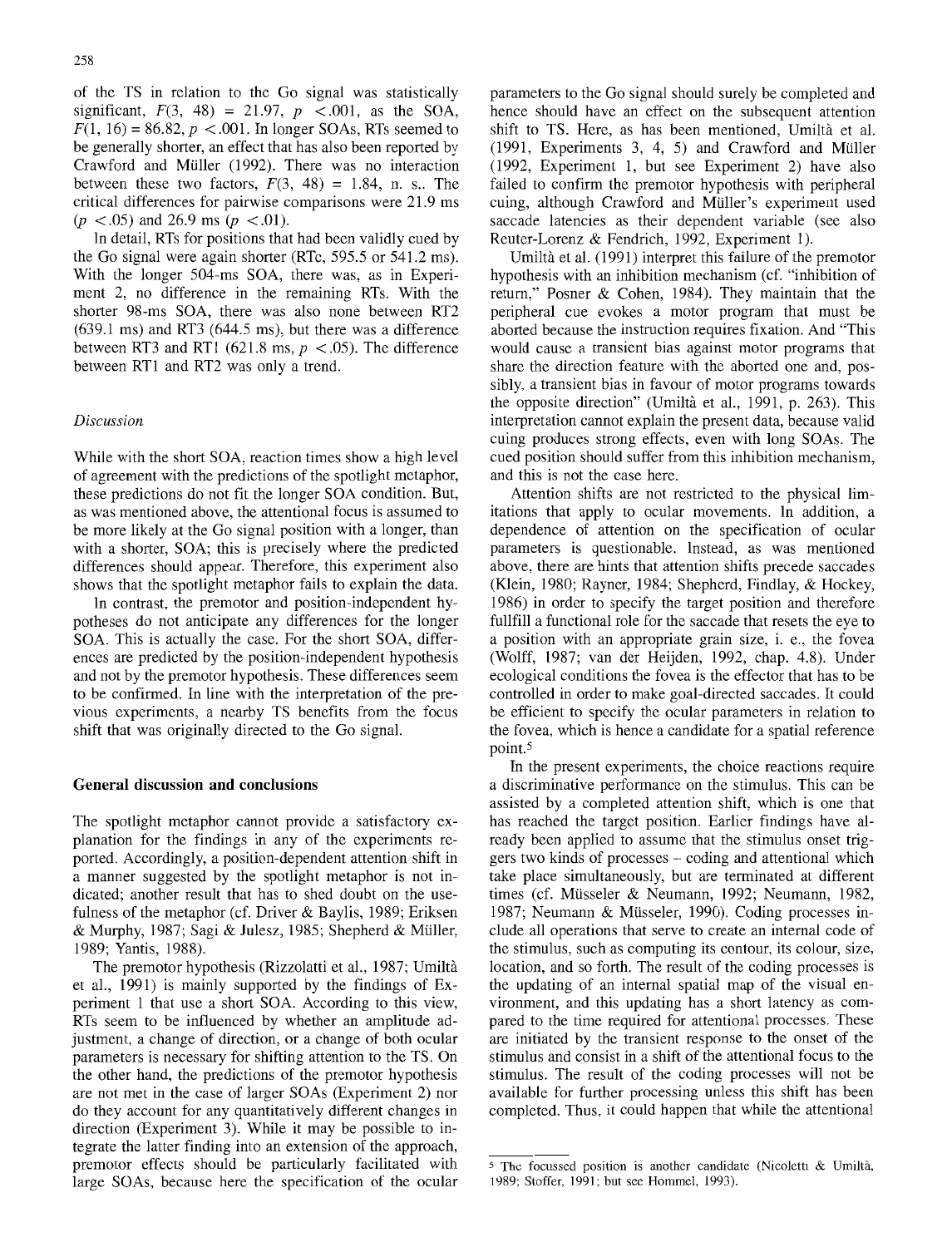shift is still in process, a further change occurs, which is then processed together with the first change. A similar idea has been successfully applied to several visual phenomena, e. g., to metacontrast masking (Fehrer-Raab Effect, cf. Neumann, 1982) and two motion effects (Tandem and Fröhlich Effect, cf. Müsseler, 1987; Müsseler & Neumann, 1992).

In recent years a related, more physiological model has been developed by Bachmann (1984, 1988). He assumes that the stimulus onset leads to an activation of featurespecific channels and to an activation of a nonspecific arousal (i. e. attentional) system located in the brain-stem reticular formation and the generalized thalamic nuclei. This nonspecific system is activated by the collaterals from the specific impulses and has a longer latency to reach the cortex than the specific activity. Here too the convergence of both channels is necessary for further processing.

If  $-$  as in the suggestion above  $-$  the TS appears when the nonspecific impulses (the attentional shift) to the cue are still not yet completed, the TS can benefit from this situation as long as its specific impulses (the coding processes) are completed and the attention shift is (still) open to adjustment. TS and Go signal are then processed to $gether - by a process initiated by the Go signal and ter$ minated while the TS is presented. A possible adjustment may depend critically on which stimulus information can be taken into account. Experiment 3 found this for stimuli with close spatial distance. Under certain experimental conditions, there may also be an advantage for the visual half-field or quarter-field (Hughes & Zimba, 1985, 1987) in which the cue is displayed. This remains to be clarified in future research.

*Acknowledgement.* Thanks are due to Claus Bundesen and Lex van der Heijden for helpful comments on an earlier version. Further, I wish to thank Jonathan Harrow and Heidi John for many insightful stylistic suggestions, and Monika Niglein, and Bernd Jornitz for collecting the data.

#### **References**

- Bachmann, T. (1984). The process of perceptual retouch: Nonspecific afferent activation dynamics in explaining visual masking. *Perception & Psychophysics, 35,* 69-84.
- Bachmann, T. (1988). Time course of subjective contrast enhancement for a second stimulus in successively paired above-threshold transient forms: Perceptual retouch instead of forward masking. *Vision Research, 28,* 1255-1261.
- Becker, W. (1989). Metrics. In R. H. Wurtz & M. E. Goldberg (Eds.), *The Neurobiology of Saccadic Eye Movements. Reviews of Oculomotor Research* (Vol. 3, pp. 13-67). Amsterdam: Elsevier.
- B6dard, M. A., E1 Massioui, E, Pillon, B., & Nandrino, J. L. (1993). Time for reorienting of attention: A premotor hypothesis of the underlying mechanism. *Neuropsychologia, 31,* 241-249.
- Castiello, U., & Umiltà, C. (1990). Size of the attentional focus and efficiency of processing. *Acta Psychologica, 73,* 195-209.
- Chastain, G. (1991). Effects of abruptly appearing clutter on a peripherally precued covert attention shift. *Journal of General Psychology, 118,* 31-44.
- Crawford, T. J., & Müller, H. J. (1992). Spatial and temporal effects of spatial attention on human saccadic eye movements. *Vision Research, 32,* 293-304.
- Downing, C. J., & Pinker, S. (1985). The spatial structure of visual attention. In M. I. Posner & O. S. M. Marin (Eds.), *Attention and performance* (Vol. XI, pp. 171-187). Hillsdale, NJ: Erlbaum.
- Driver, J., & Baylis, G. C. (1989). Movement and visual attention: The spotlight metaphor breaks down. *Journal of Experimental Psychology: Human Perception and Performance, 15,* 448-456.
- Eriksen, C. W., & Murphy, T. D. (1987). Movement of attentional focus across the visual field: A critical look at the evidence. *Perception & Psychophysics, 42,* 299-305.
- Eriksen, C. W., & St James, J. D. (1986). Visual attention within and around the field of focal attention: A zoom lens model. *Pereeption de Psychophysics, 40,* 225- 240.
- Hommel, B. (1993). The role of attention for the Simon effect. *Psychological Research/Psychologische Forschung, 55,* 208-222.
- Hughes, H. C., & Zimba, L. D. (1985). Spatial maps of directed visual attention. *Journal of Experimental Psychology: Human Perception and Performance, 11,409-430.*
- Hughes, H. C., & Zimba, L. D. (1987). Natural boundaries for the spatial spread of directed visual attention. *Neuropsychologia*, 25,  $5 - 18.$
- Huynh, H., & Feldt, L. S. (1980). Performance of traditional F-test in repeated measure designs under covariance heterogeneity. *Communication in Statistics: Theory and Methods, A9,* 61-74.
- James, W. (1901). *The Principles of Psychology* (Vol. 1). London: Macmillan.
- Klein, R. (1980). Does oculomotor readiness mediate cognitive control of visual attention? In R. S. Nickerson (Ed.), *Attention and performance* (Vol. VIII, pp. 259-276). Hillsdale, NJ: Erlbaum.
- Klein, R., & McCormick, R (1989). Covert visual orienting: Hemifield-activation can be mimicked by zoom lens and midlocation placement strategies. *Acre Psychologica, 70,* 235-250.
- Kwak, H. W., Dagenbach, D., & Egeth, H. (1991). Further evidence for a time-independent shift of the focus of attention. *Perception & Psychophysics, 49,* 473-480.
- Mateeff, S., Yakimoff, N., Hohnsbein, J., Ehrenstein, W. H., Bohdanecky, Z., & Radil, T. (1991). Selective directional sensitivity in visual motion perception. *Vision Research*, 31, 131-138.
- McCormick, E A., & Klein, R. (1990). The spatial distribution of attention during covert visual orienting. *Acta Psychologica, 75,*  225-242.
- Mfisseler, J. (1987). *Aufmerksamkeitsverlagerungen und Relativitiit: Ein experimenteller Beitrag zur Raum-Zeit-Wahrnehmung anhand eines Kontraktionsphiinomens (Tandem-Effekt)* [Attention shifting and relativity: An experimental contribution to time-space perception using a contraction phenomenon (Tandem Effect)]. Munich: Minerva Publikation Saur.
- Müsseler, J., & Neumann, O. (1992). Apparent distance reduction with moving stimuli (Tandem Effect): Evidence for an attentionalshifting model. *Psychological Reseamh/Psychologische Forschung, 54,* 246-266.
- Neumann, O. (1980). Informationsselektion und Handlungssteuerung. Untersuchungen zur Funktionsgrundlage des Stroop-Interferenzphänomens. [Information selection and action control: Studies on the functional basis of the Stroop interference phenomenon]. Unpublished doctoral thesis, Bochum (FRG): Department of Psychology, Ruhr University.
- Neumann, O. (1982). *Experimente zum Fehrer-Raab-Effekt und das "Wetterwart"-Modell der visuellen Maskierung* [Experiments on the Fehrer-Raab effect and the 'weather station' model of visual masking]. Report No. 24, Bochum (FRG): Department of Psychology, Ruhr University.
- Neumann, O. (1987). Zur Funktion der selektiven Aufmerksamkeit für die Handlungssteuerung [The function of selective attention for action control]. *Sprache und Kognition, 3,* 107-125.
- Neumann, O. (1990). Direct parameter specification and the concept of perception. *Psychological Research, 52,* 207-215.
- Neumann, O., & Mfisseler, J. (1990). Visuelles Fokussieren: Das Wetterwart-Modell und einige seiner Anwendungen [Visual focussing: The weather station model and some of its applications]. In C. Meinecke & L. Kehrer (Eds.), *Bielefelder Beitriige zur Kognitionspsychologie* (pp. 77-108). G6ttingen: Hogrefe.